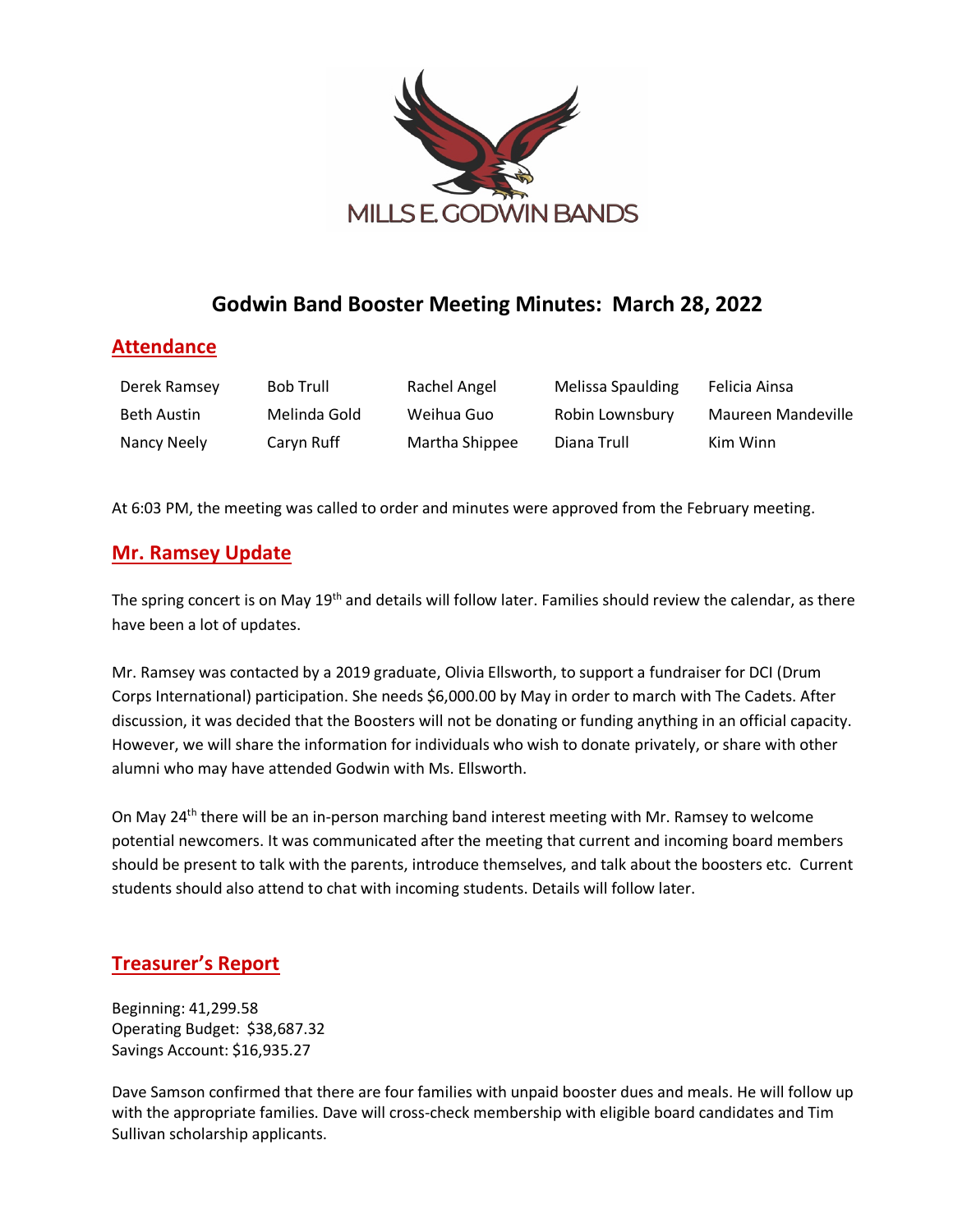Mr. Ramsey noted that the keyboard for jazz and marching band is no longer operable. He requested approval to purchase a new keyboard. Dave will follow up with Mr. Ramsey on available funds for this purchase and the Board will approve prior to the April Booster meeting.

Dave will connect with Robin Lownsbury on budget line items for the end of year party to better determine ticket prices.

Dave will also provide Mr. Ramsey with budget line amounts for awards, including senior plaques, and Sousa awards, etc.

### **2021 Upcoming Events**

#### *End of year Band Party:*

The end of year party will be on June  $2^{nd}$  for all band and color guard members. Ticket information will be shared later. Please contact Robin Lownsbury if you want to help out.

Barry Krieg will put together Memory books with keepsake of pictures for each senior. Non-senior students may be able to purchase for a fee. Details will be shared later.

#### *Tim Sullivan Scholarship Assessment:*

This is a blind assessment that will award two \$1,000.00 scholarships to the winners. The application is now live, with a May  $13<sup>th</sup>$  submission deadline.

### **2022 Needs**

#### *Invitational Sponsorships:*

Sponsorships were discussed briefly. Fast Signs might be used again. A local U-Haul franchise might want to be sponsor. Bob Trull will get the contact information to share with Rachel Angel.

#### *Executive Board Election / Committee Leads:*

Thank you to those that have stepped forward to be a part of the board elections in April. All positions are open, and any questions can be directed to the officers for role details, etc. The biggest need is Secretary.

Committee descriptions are being updated on our website to show uniformity and reflect current responsibilities.

A question was raised on holding Booster meetings in person. There was consensus on keeping them virtual for convenience and flexibility to call in, etc. There was also discussion on the value of meeting in person to foster relationships with new members to encourage volunteer participation, etc. Parent mixers were mentioned, as well as holding in person meetings in August/September to connect with new parents. More will be discussed with the new Board members for next year.